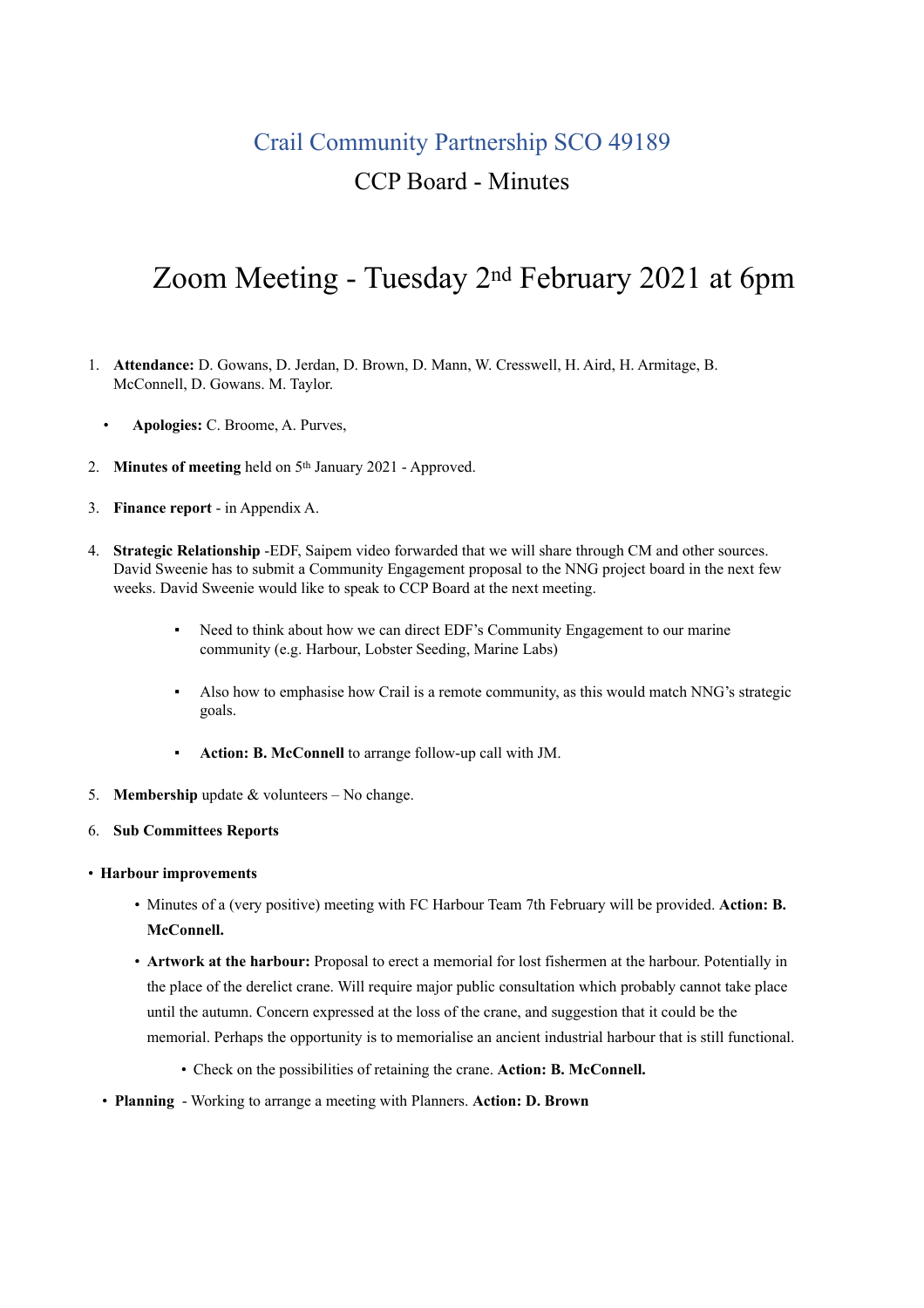#### • **Woodlands**

- o **South Kilminning.** Proposal from Peddie's/Cornceres to fence off the field adjacent (North East) to SK to limit antisocial access and permit them to use more environmentally friendly agricultural techniques. Consulting CCP as future neighbour. Proposal is to move the (yellow) barrier further south on the road so that it cannot stop access with agricultural equipment, as has happened a number of times. Question was raised about emergency access road to Golf Club, but this was not highlighted when Peddie/Cornceres purchased this field. Most southerly road may be gated off to stop off-road access to the upper section of SK.
	- CCP trustees are in support of Peddie's plans. **Action: W. Cresswell** to write to the Peddies explaining CCP support.
- o **South Kilminning:** Initial works to restrict access to the large tarmac area, once under CCP ownership, will just use existing stones that are on site, so if a major objection is raised the access could revert.
- o **St Andrews Green Corridors Phase 2 Project:** Proposals for St Andrews University Transition (and possibly Botanics) to buy the equipment for grassland management. The project would like communities involved, as this equipment would become available for communities to use. Question to CCP, can we communicate a positive interest in being involved.
	- CCP trustees in favour. **Action: W. Cresswell** to write to Green Corridors project leader.
- **Community Hall** CAT progress and kitchen renovation.
	- o **Minutes of CCH Sub-committee meeting** in Appendix B.

#### o **Key points. CCH CAT**

- Currently still on schedule for 26th February transfer
- One legal issue needs resolution as the Church of Scotland had included a Right to Buy option when the hall was sold to Fife Council. This topic is on the agenda for the Kirk Session this week. So hopefully to be resolved shortly.
- The Fife Council documents seemed to include titles for the Hall and the Car Park, which was not our initial understanding. Lawyer is reviewing.
- The Scottish Land Fund funding process is going to deliver the full award amount from tomorrow. Transfer times 2 to 10 days.
- We have been sent the link to request Rating Relief for the hall, highly likely this will be 100%

#### **• CCH Employment**

- Job Description in final stages today
- CCP has been registered as an Employer with HMRC
- Fife Voluntary Action are going to be a big help with this process, e.g. ensure recruiting process is fair and will satisfy Funders, provide payroll system support.
- **• Pricing** 
	- Pricing discussion documents distributed before the meeting. DB explained the rationale behind some of the changes made to FC Pricing Schedule. Simplification is something that should be pursued.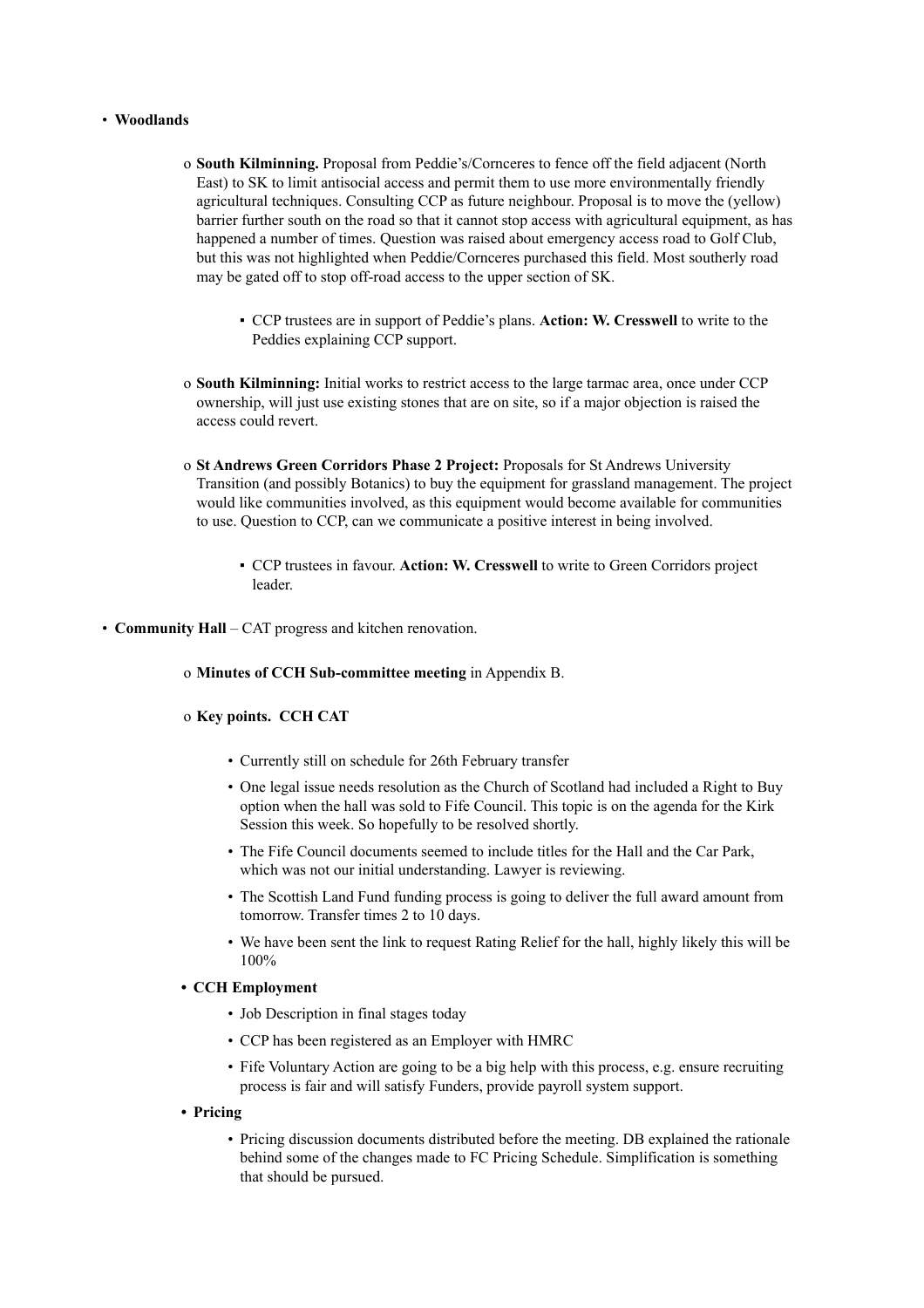- Missing a Zero Charge category, where there is no funding available or an activity needs seeded.
- Also review FC T&Cs to see if any Headings are missing.
- **• Action: All trustees** to provide email feedback to David Brown during the next 7 to 10 days.
- **Community Projects** 
	- o **Victoria Gardens**  20 Volunteers now, Crail Common Good Funding approved for £3,000. Monthly meetings taking place.
	- o Floodlighting skate park next meeting.

Next meeting Tuesday 2nd March 2021 at 6pm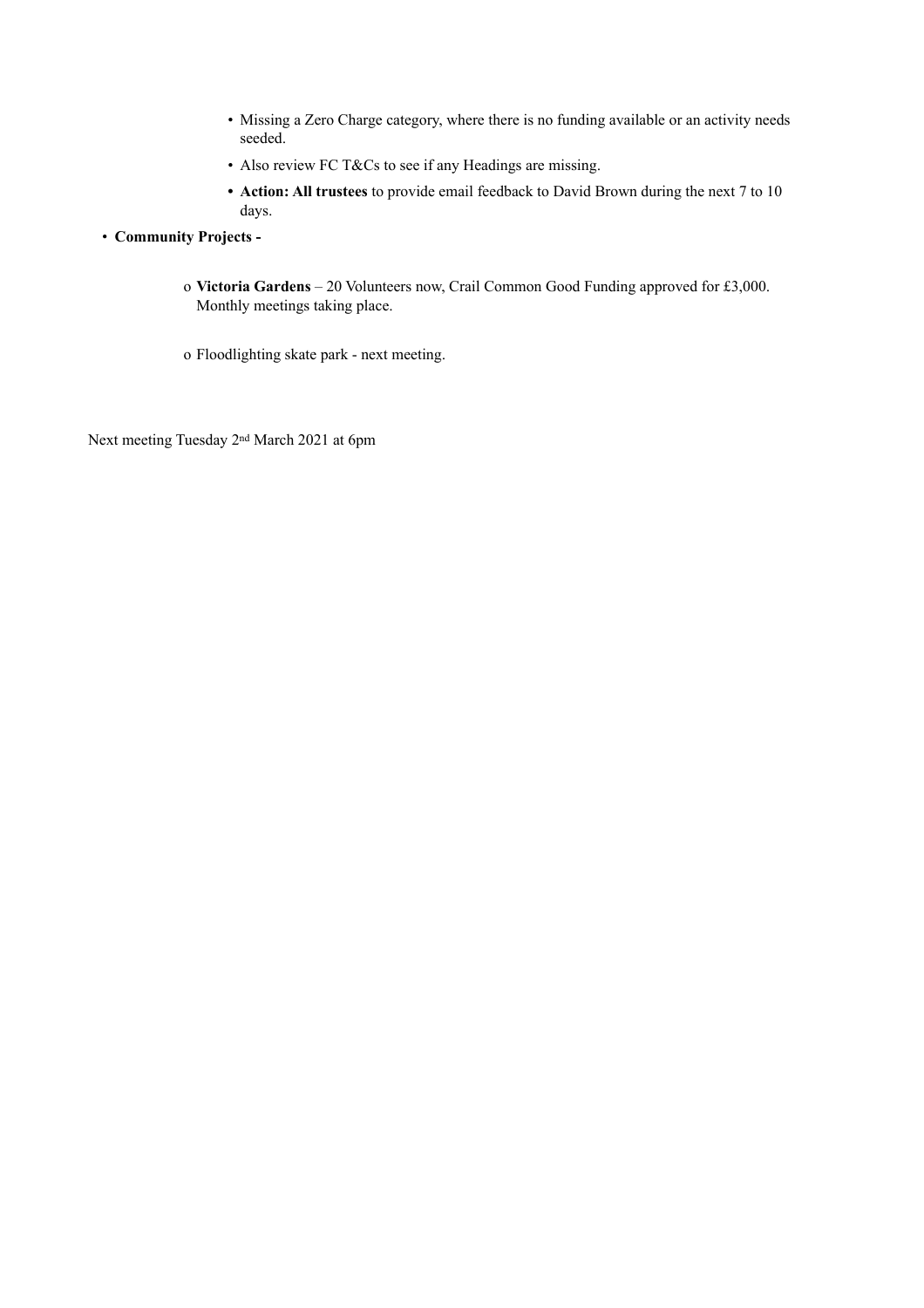## **Appendix A.**

| <b>CRAIL COMMUNITY PARTNERSHIP</b>          |                      |
|---------------------------------------------|----------------------|
| RBS RECONCILIATION AS AT                    | 25th January 2021    |
| <b>FIGURES FROM BANK STATEMENT</b>          |                      |
| Balance as at 25 <sup>th</sup> January      | £ 33,462.19          |
| ADD: To be lodged                           | 55.00<br>$f_{\cdot}$ |
| DEDUCT: Non presented cheques and D/D       | £<br><b>NIL</b>      |
|                                             | £33,517.19*<br>Sub   |
| Restricted Funds (see below*)               | £26,189.40           |
| Crail Info                                  | £<br>685.00          |
| <b>Net Bank Position</b>                    | £ 6,642.79           |
| Crail Common Good Fund – Approved           | £23,520.00           |
| Drawn to date<br>Possible further draw down | £23,520.00<br>£ NIL  |
|                                             |                      |

• Includes £1,443.40 remaining from Crail Food Festival £3,000.00 to meet costs of survey and design plans in respect of the Community Hall and private donation of £3,000 towards kitchen. Grant of £670 from Fife Council now transferred to Wee Crailers. Includes £490 (net) grant to Monday Meetings (Monday Club) from Fife Council Includes £3,300.00 grant from Awards for All (National Lottery for use by Monday Meetings only. Includes crowd funding Bow Butts £4,963.00 South Kilminning £8,318.87 (£1,055.00 + £7,730.00 less costs £466.13) Pinkerton  $£5,474.13 (£70.00 + £5,750.00$  less costs £345.87) Less Fife Council DVA Valuation Fees £800.00

| Scottish Land Fund Grant | £8,424.00 |
|--------------------------|-----------|
| Drawn to date            | £8,424.00 |

Prepared by Andrew Purves - 29th January 2021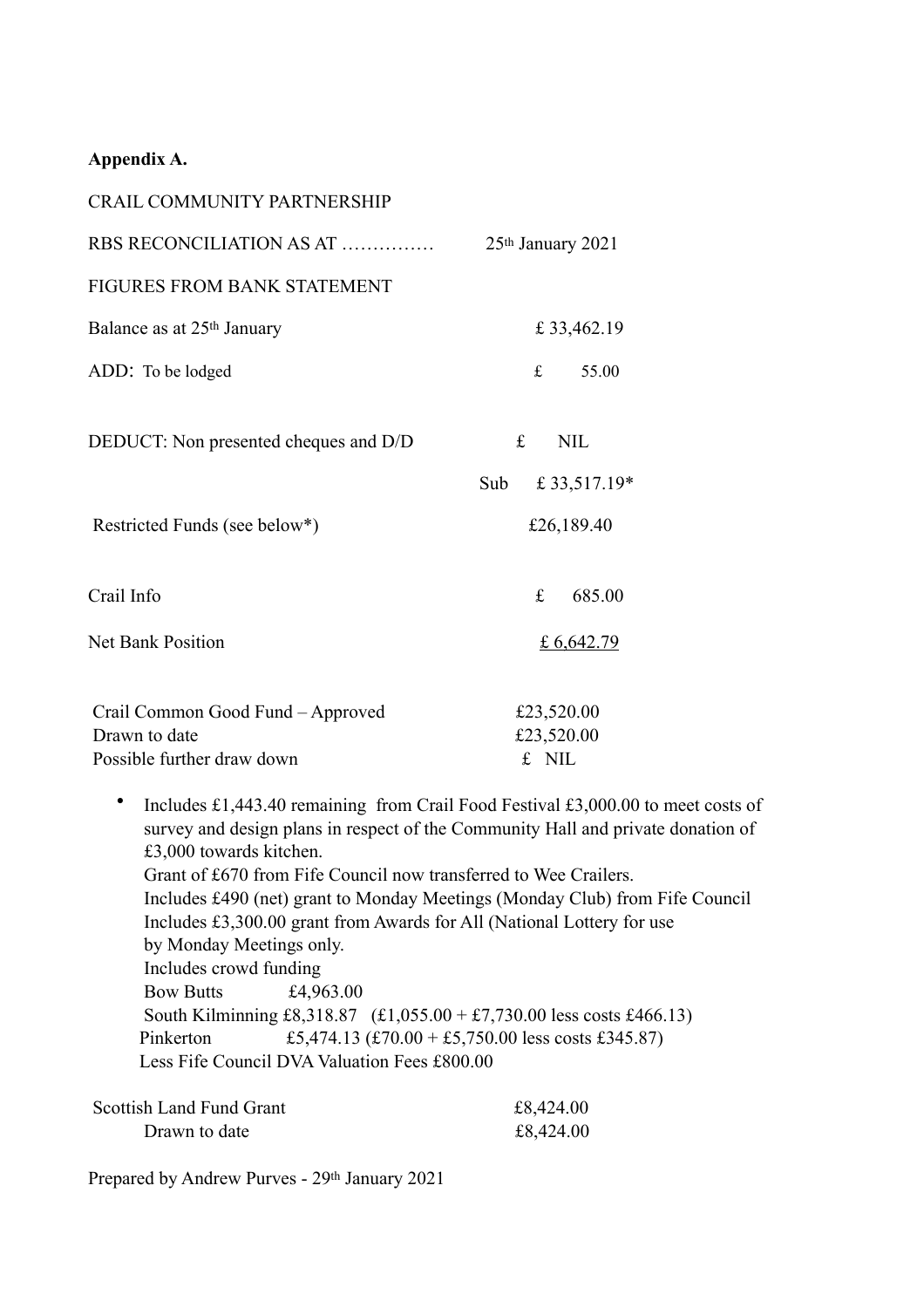## **Appendix B; CCH Sub-committee meeting MoM.**

Zoom meeting held 26th January 2021, at 6pm

In attendance: D. Jerdan, D. Gowans, H. Aird, E. Morris, D. Mann, D. Brown Apologies: D. Fraser, A. Purves.

#### **1. CCH Asset Transfer**

• Just informed late 25th Jan that our lawyer has received the title deeds and will review this week.

### **2. Building Repairs**

- *Pre-meeting Update from DG.*
- *• Damage to building during holidays, with an attempted force entry through a window into the small hall. On another subsequent occasion Sheila had concerns as there were young people sitting outside at the rear fire exist, during the day. She called the police, who attended and took names. And advised the youngsters that this is not an appropriate place to hang out. The hall is under extra surveillance.*
- *• We were invited to attend a Fife Council Building services pre-planning meeting last Tuesday, regarding the outstanding works that FC will still complete (even though we will be the owners by then). Some notes:*
	- *• Planning Application has been approved, with no conditions*
	- *• Work will not start until stone and mortar analysis is complete, which is taking 10 to 12 weeks. Supervisor is going to get the samples away this week.*
	- *• The Project Coordinator is going to follow-up on 'The Leak' question, but suggests we should expect that to be done at the same time as stone works.*
	- *• Asked if they could use the building for 'welfare' during the works, or have one of these units in the Car Park for toilet and restroom. I suggested that may be possible, emphasising security issues, would depend on timing as we have plans for events. And if kitchen work was proceeding then this would not work. I have to keep the Project Coordinator updated.*
	- *• They will have their own power generating capability.*
- *• DG spoke to the engineer that has been looking after the boiler for a number of years. Company is NG Bailey. Some notes:*
	- *• Annual service cost approximately £100, due in the May this year.*
	- *• Recommendation is to stick with this boiler as it is simple and standard. Simple means less possible failure modes and standard means cheaper parts.*
	- *• Many installations in Fife Council facilities*
	- *• Burner was replaced last year, something that happens every 3 to 4 years. Cost £300 £400.*
	- *• Thermocouple replaced every year as part of service*
	- *• Recommend having boiler run at least every 2 days, to keep boiler operational.*
	- *• Suggest heating to 15C from Nov to March, to minimise damp accumulations*
	- *• Two thermostats (one for each hall) operate 2 zone valves. Zone valves are standard and cheap to replace if there is a problem.*
	- *• When the heat exchanger goes that is the time to replace the boiler. Believe this one is 20 years old, but have same units still running the FC premises that were installed in the '80's.*
	- *• Based on this information don't think we need to have Aird's do an assessment of the heating system.*

SLF funding available (£3,500) for roof repairs, if no longer required (reference above note) should we be trying to find an alternate. Consensus that a priority is having an adequate supply of hot and boiling water. There appears to be an adequate space in the cellar almost directly beneath the current immersion tank position. This should be part of the whole kitchen project.